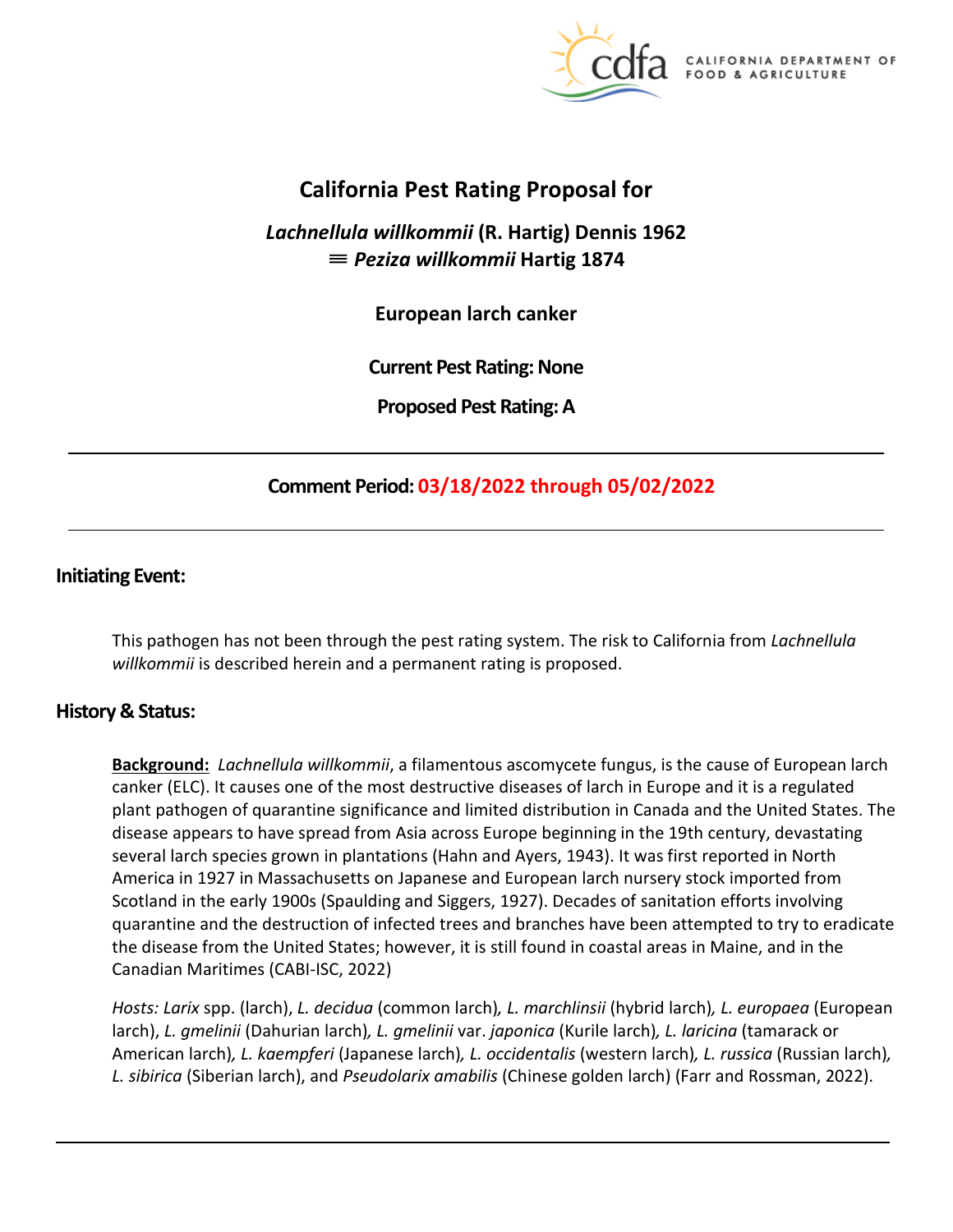

*Symptoms*: This is a pathogen that attacks the cambium. The result is swellings on twigs and branches and sunken cankers on larger stems. Circular or elliptical depressions often form around dwarfed shoots and resin is exuded from these, and the bark cracks and loosens. The cankers appear shiny and slightly bluish. In addition, during certain periods of the year, fruiting bodies of the fungus appear on or near the cankers. They are white and hairy and resemble small cups with yellow orange centers. A ridge of wood develops around enlarging cankers on stems and trunks as the tree grows. Needles above the canker do not receive water, they shrivel up and die or turn yellow early (before normal end-of-season yellowing and needle fall). If the stem or trunk is girdled, branches, seedlings and young trees will be killed (Sinclair and Lyon, 2005).

*Transmission:* Airborne ascospores are produced one to several years after infection and are considered to be the primary inoculum that moves the disease between trees (Sinclair and Lyon, 2005). Microconidia are produced but not known to be important in the disease cycle (Sylvestre-Guinot and Delatour, 1983). The main risk of long-distance movement is with infected nursery material. It is not known to be seed borne (CABI-ISC, 2022)

*Damage Potential:* Young trees infected with this pathogen may be killed or become girdled and permanent cankers on the trunks of older trees cause stem distortion and breakage, with significant impact on natural or planted stands of native larch and on plantations of exotic larch species (Lohwag, 1963).

**Worldwide Distribution**: Asia: China, Japan. Europe: Belgium, Belarus, Czechia, Denmark, Estonia, Finland, France, Germany, Hungary, Iceland, Ireland, Italy, Netherlands, Norway, Poland, Portugal, Romania, Russia, Serbia, Slovakia, Sweden, Switzerland, Ukraine, United Kingdom. North America: Canada, United States (*Maine*) (CABI, 2022; EPPO, 2022: Farr and Rossman, 2022).

**Official Control:** *Lachnellula willkommii* is on the USDA PCIT's harmful organism list for Canada and Taiwan (USDA, 2022). It is a regulated pest for both Canada and the United States.

The European Larch Canker Quarantine is listed under 7 CFR Part 301.91 of the United States Department of Agriculture, Animal and Plant Health Inspection Service, as published in the Federal Register, and also under Title 12 MRSA, §8305 of the Laws of the State of Maine. This quarantines all parts of larch (*Larix* spp.) including logs, pulpwood, branches, twigs, etc., as regulated articles. It also includes any other product, article, or means of conveyance whatsoever, when it has been determined by an inspector that it presents a risk of spread of the disease. The quarantined area includes parts of Hancock, Knox, Lincoln, Waldo, and Washington counties in Maine.

### **California Distribution**: None

#### **California Interceptions:** None

The risk *Lachnellula willkommii* would pose to California is evaluated below.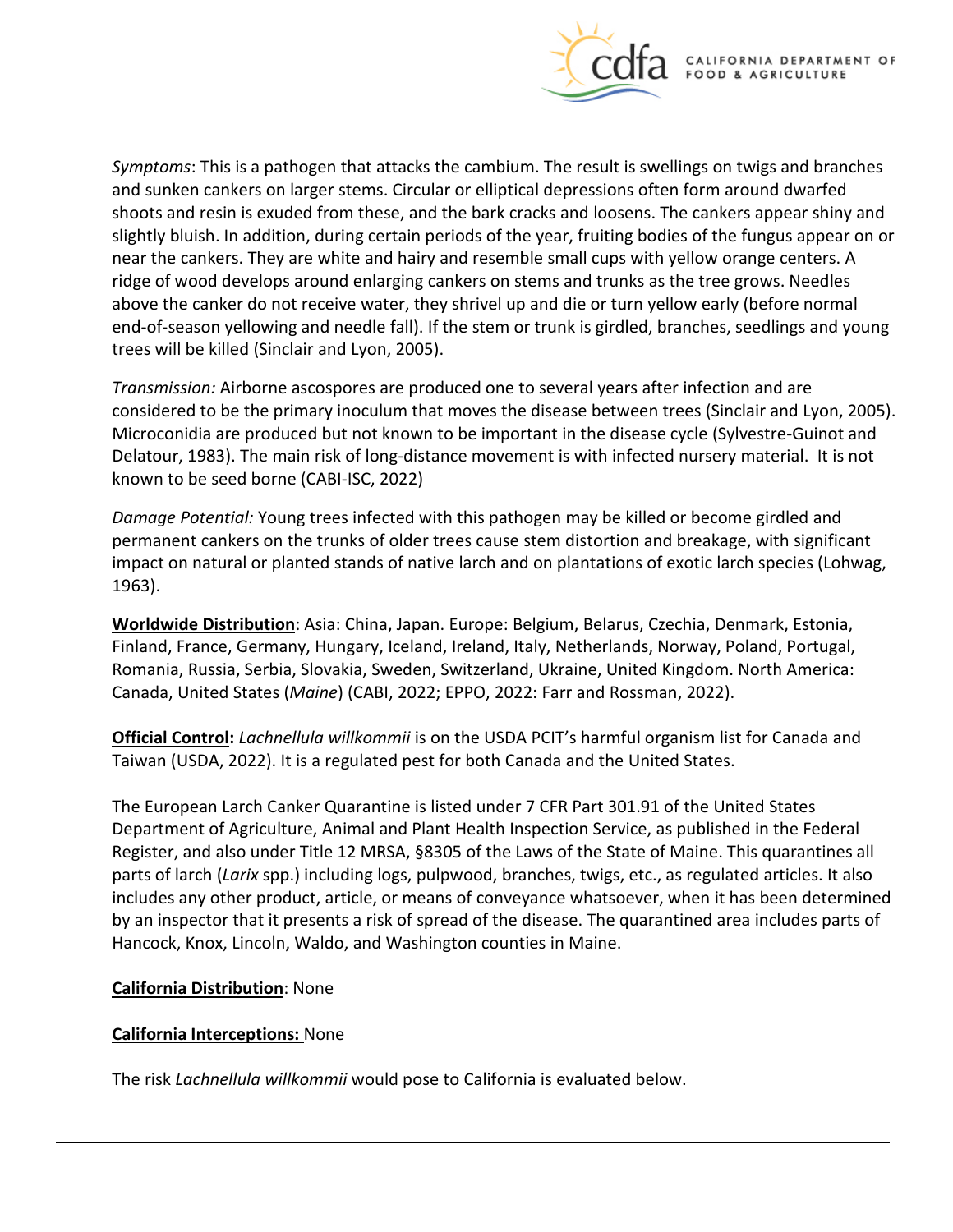

### **Consequences of Introduction:**

**1) Climate/Host Interaction:** The hosts are not native to California but are available in the nursery trades for ornamental use. Climatic conditions of humidity and temperature appear to limit natural spread from regions of establishment. The pathogen requires cool, moist forest conditions. In California this would be limited along the coast, where rainfall is high.

Evaluate if the pest would have suitable hosts and climate to establish in California.

**Score**: **2** 

- Low (1) Not likely to establish in California; or likely to establish in very limited areas.
- **- Medium (2) may be able to establish in a larger but limited part of California.**
- High (3) likely to establish a widespread distribution in California.
- **2) Known Pest Host Range:** The host range is limited to *Larix* and *Pseudolarix*.

Evaluate the host range of the pest.

- **Score: 1**
- **- Low (1) has a very limited host range.**
- Medium (2) has a moderate host range.
- High (3) has a wide host range.
- **3) Pest Reproductive Potential:** The pathogen reproduces with ascospores that can be airborne and spread tree to tree in a forest setting (Ostaff, 1985).

Evaluate the natural and artificial dispersal potential of the pest.

**Score: 2** 

- Low (1) does not have high reproductive or dispersal potential.
- **- Medium (2) has either high reproductive or dispersal potential.**
- High (3) has both high reproduction and dispersal potential.
- **4) Economic Impact:** This pathogen is very damaging to *Larix* and *Pseudolarix*. These trees are not native to California but may be used in landscape situations as specimen trees. It is a federal quarantine pest and under regulation where it occurs.

Evaluate the economic impact of the pest to California using the criteria below.

### **Economic Impact: A, B, C**

- **A. The pest could lower crop yield.**
- **B. The pest could lower crop value (includes increasing crop production costs).**
- **C. The pest could trigger the loss of markets (includes quarantines).**
- D. The pest could negatively change normal cultural practices.
- E. The pest can vector, or is vectored, by another pestiferous organism.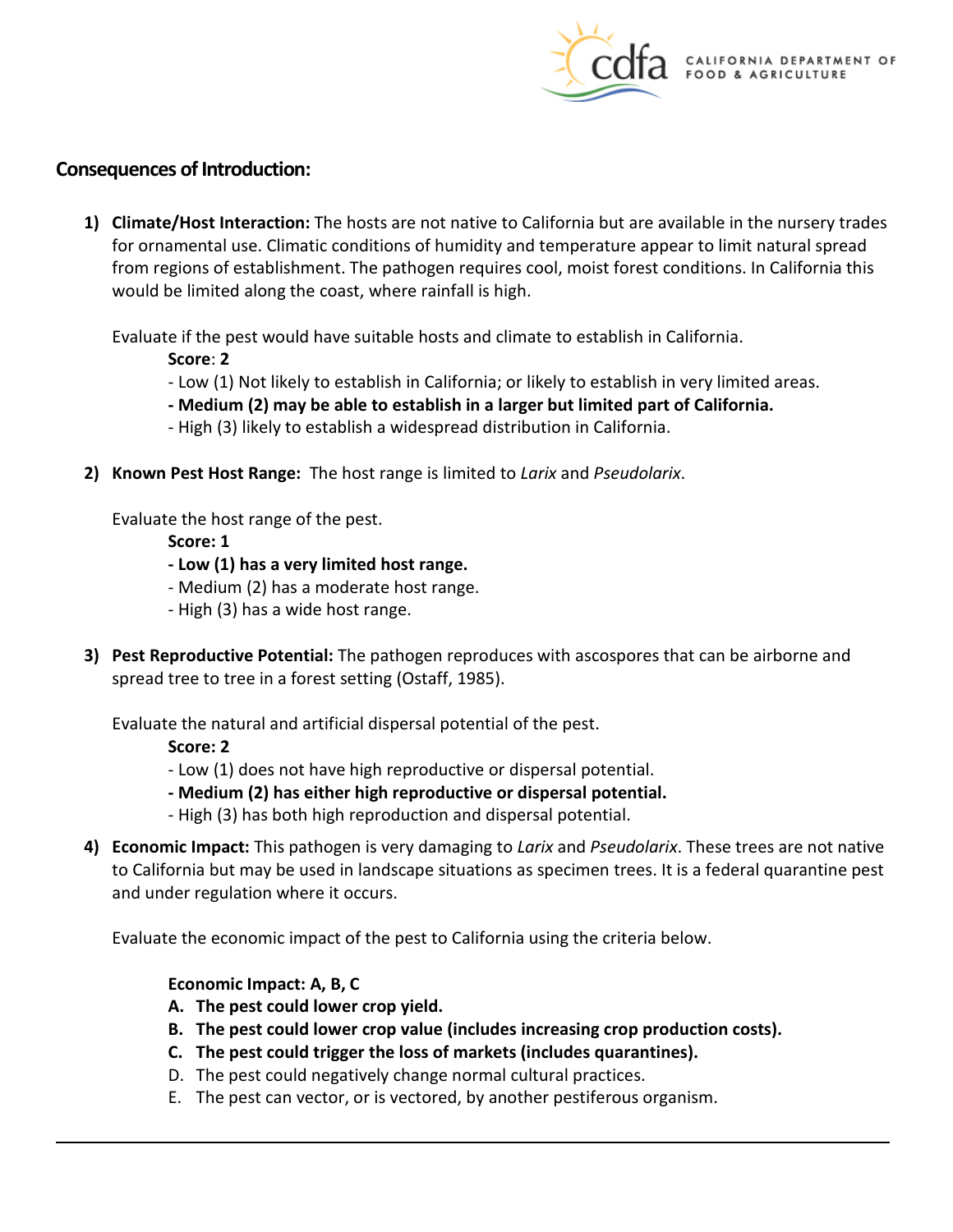

- F. The organism is injurious or poisonous to agriculturally important animals.
- G. The organism can interfere with the delivery or supply of water for agricultural uses.

#### **Economic Impact Score**: **3**

- Low (1) causes 0 or 1 of these impacts.
- Medium (2) causes 2 of these impacts.
- **- High (3) causes 3 or more of these impacts.**
- **5) Environmental Impact:** Detection of *Lachnellula willkommii* would likely trigger a USDA Emergency Action Notification and require destruction of infected plants. It could significantly impact ornamental plantings.

Evaluate the environmental impact of the pest to California using the criteria below

#### **Environmental Impact: E**

- A. The pest could have a significant environmental impact such as lowering biodiversity, disrupting natural communities, or changing ecosystem processes.
- B. The pest could directly affect threatened or endangered species.
- C. The pest could impact threatened or endangered species by disrupting critical habitats.
- D. The pest could trigger additional official or private treatment programs.
- **E. The pest significantly impacts cultural practices, home/urban gardening or ornamental plantings.**

#### **Environmental Impact Score: 2**

- Low (1) causes none of the above to occur.
- **- Medium (2) causes one of the above to occur.**
- High (3) causes two or more of the above to occur.

### **Consequences of Introduction to California for** *Lachnellula willkommii:* **Medium**

Add up the total score and include it here. **10**  -Low = 5-8 points **-Medium = 9-12 points**  -High = 13-15 points

**6) Post Entry Distribution and Survey Information**: Evaluate the known distribution in California. Only official records identified by a taxonomic expert and supported by voucher specimens deposited in natural history collections should be considered. Pest incursions that have been eradicated, are under eradication, or have been delimited with no further detections should not be included.

*Evaluation is 'Not established***'**. **Score: 0**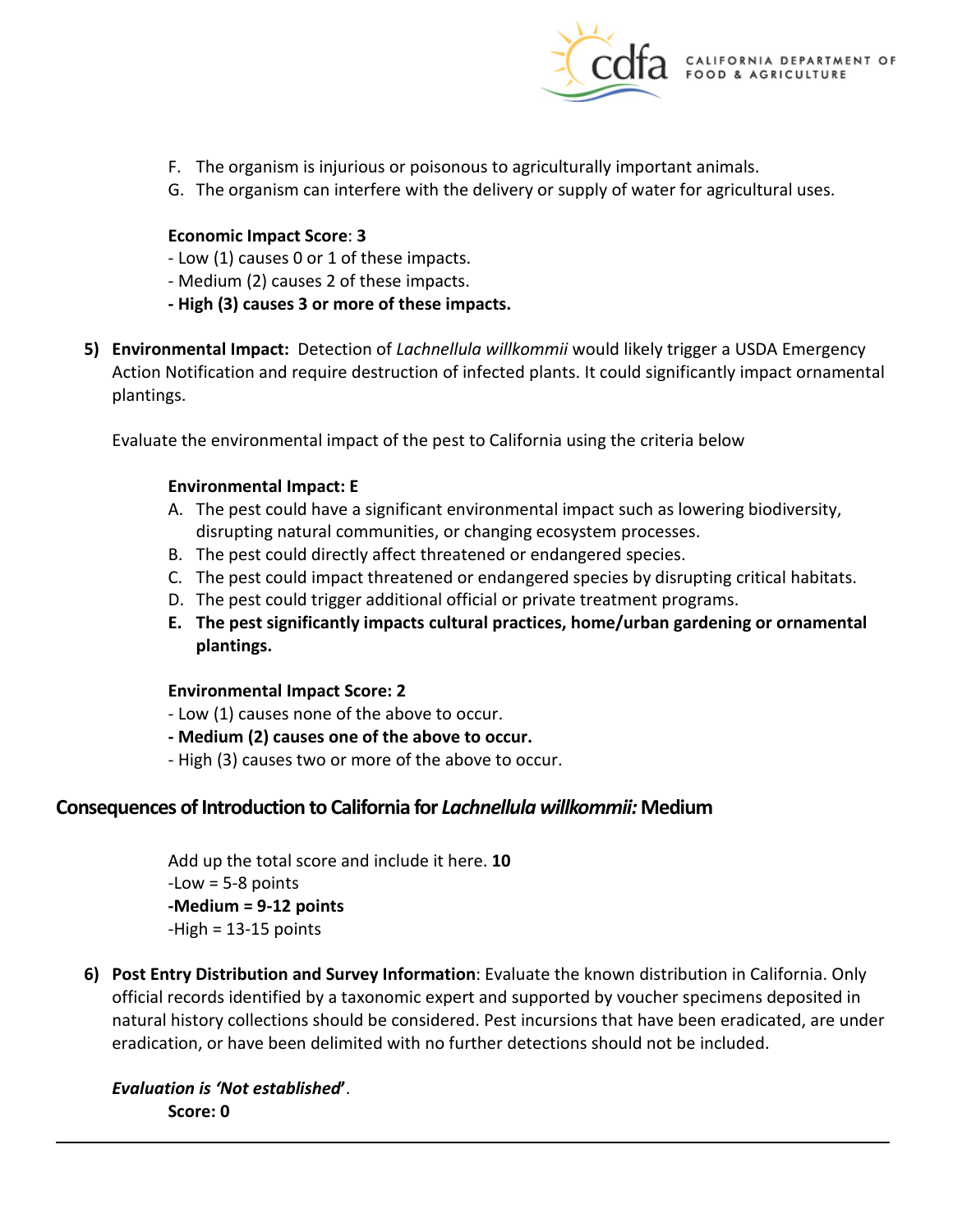

**-Not established (0) Pest never detected in California or known only from incursions.** 

**-**Low (-1) Pest has a localized distribution in California or is established in one suitable climate/host area (region).

-Medium (-2) Pest is widespread in California but not fully established in the endangered area, or pest established in two contiguous suitable climate/host areas.

-High (-3) Pest has fully established in the endangered area, or pest is reported in more than two contiguous or non-contiguous suitable climate/host areas.

**7) The final score is** the consequences of introduction score minus the post entry distribution and survey information score: (Score) **10** 

*Final Score: Score of Consequences of Introduction – Score of Post Entry Distribution and Survey Information =* **10** 

### **Uncertainty:**

None

### **Conclusion and Rating Justification:**

As this is a Federal Quarantine Pest, even without a known risk to California native species or forestry, the proposed rating for *Lachnellula willkommii* is A.

### **References:**

CABI Crop Production Compendium 2022. *Lachnellula willkommii* (European larch canker) <https://www.cabi.org/isc/datasheet/30017> Accessed 2/22/22

EPPO Global Database. 2022. *Lachnellula willkommii* [https://gd.eppo.int/taxon/LCHNWI .](https://gd.eppo.int/taxon/LCHNWI) Accessed 2/22/22

Farr, D.F., and Rossman, A.Y. Fungal Databases, U.S. National Fungus Collections, ARS, USDA. Retrieved February 22, 2022, fro[m https://nt.ars-grin.gov/fungaldatabases/](https://nt.ars-grin.gov/fungaldatabases/) 

Hahn, G.G. and Ayers, T.T., 1943. Role of *Dasyscypha willkommii* and related fungi in the production of canker and die-back of larches. Journal of Forestry, 41(7), pp.483-495.

Lohwag, K. 1963. Dangerous forest diseases in Austria. Pages 66-70 in: Internationally Dangerous Forest Tree Diseases. U.S. Dept. Agric. Misc. Publ. 939.

Ostaff, D. P. 1985. Age distribution of European larch canker in New Brunswick. Plant Disease, 69(9):796-798.

Sinclair, W. A., Lyon, H. 2005. Diseases of Trees and Shrubs. Second edition. New York, USA: Cornell University Press, 574 pp.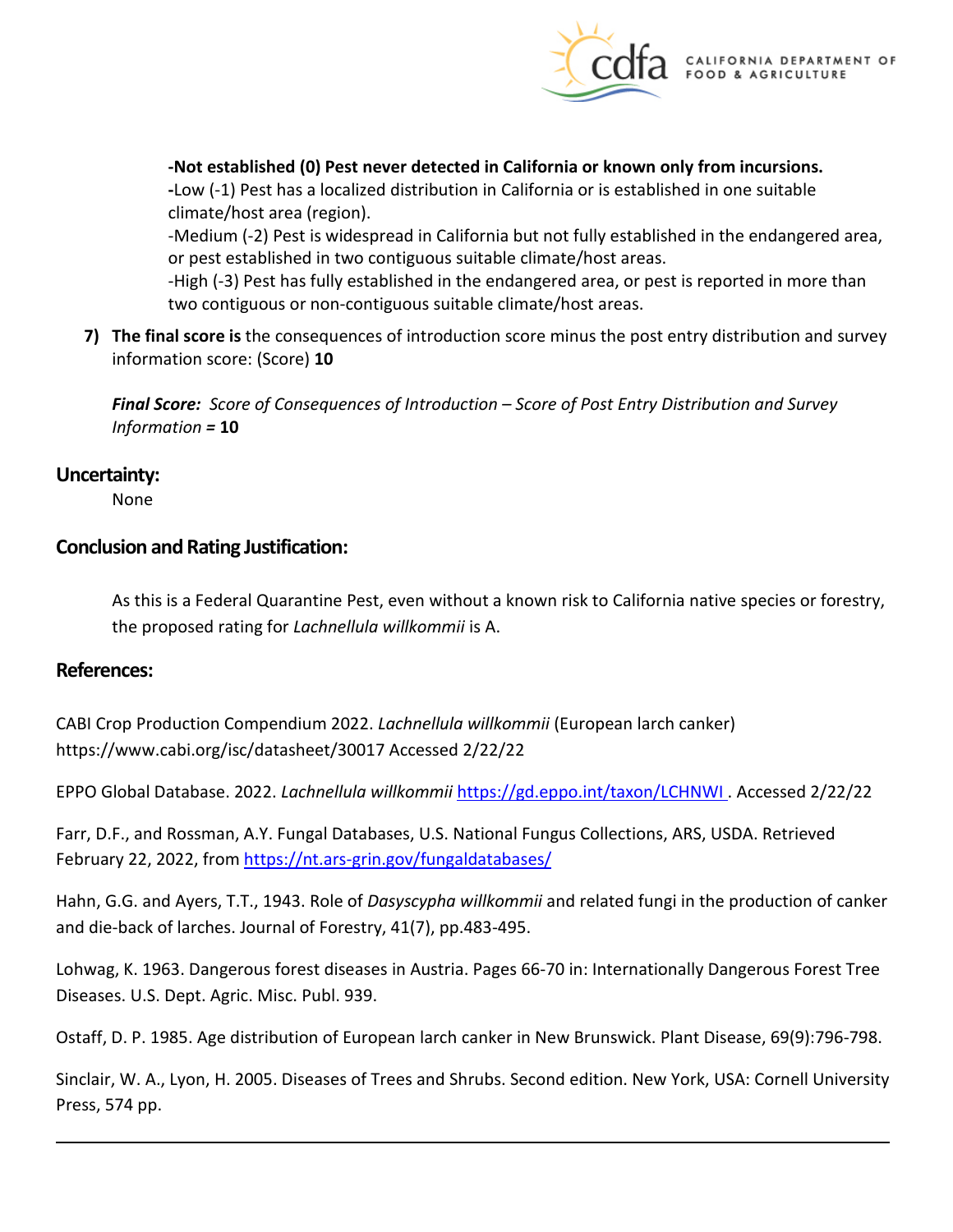

Spaulding, P., and Siggers, P. V. 1927. The European larch canker in America. Science 66:480-481.

Sylvestre-Guinot, G. and Delatour, C., 1983. Possibilités d'appréciation de la sensibilité du genre Larix au *Lachnellula willkommii* (Hartig) Dennis par inoculations artificielles. In Annales des sciences forestières (Vol. 40, No. 4, pp. 337-354). EDP Sciences.

USDA Phytosanitary Certificate Issuance and Tracking System, Phytosanitary Export Database (PExD) Harmful Organisms Database Report. *Lachnellula willkommii*. Accessed 2/22/2022

#### **Responsible Party:**

Heather J. Scheck, Primary Plant Pathologist/Nematologist, CDFA/PHPPS ECOPERS, 1220 N St Rm 221, Sacramento, CA 95814 Phone: (916) 654-1017, [permits\[@\]cdfa.ca.gov](https://permits[@]cdfa.ca.gov).

## **\*Comment Period: 03/18/2022 through 05/02/2022**

### **\*NOTE:**

You must be registered and logged in to post a comment. If you have registered and have not received the registration confirmation, please contact us at [permits\[@\]cdfa.ca.gov](https://permits[@]cdfa.ca.gov).

#### **Comment Format:**

 $\clubsuit$  Comments should refer to the appropriate California Pest Rating Proposal Form subsection(s) being commented on, as shown below.

#### **Example Comment:**

Consequences of Introduction: 1. Climate/Host Interaction: [Your comment that relates to "Climate/Host Interaction" here.]

- $\cdot \cdot$  Posted comments will not be able to be viewed immediately.
- $\triangleleft$  Comments may not be posted if they:

Contain inappropriate language which is not germane to the pest rating proposal;

Contains defamatory, false, inaccurate, abusive, obscene, pornographic, sexually oriented, threatening, racially offensive, discriminatory or illegal material;